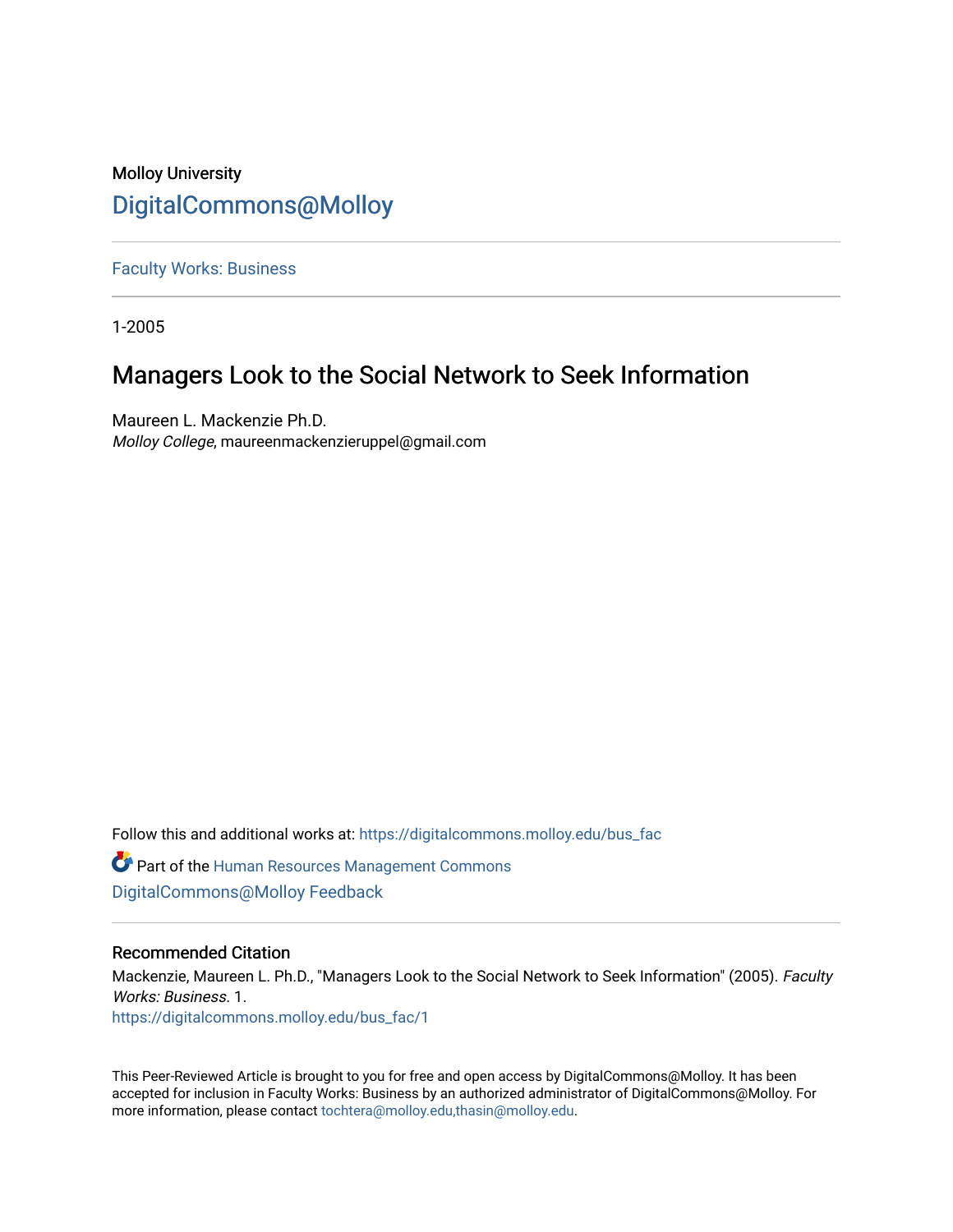# Managers look to the social network to seek information

Maureen L. [Mackenzie](mailto:mackenzm@dowling.edu) School of Business, Dowling College Oakdale, New York 11769, USA

#### **Abstract**

**Introduction.** The purpose of this study was to explore how managers selected individuals to serve as information sources. The social context of a for-profit business environment offered opportunity to study information seeking among interacting line-managers. **Method.** The qualitative methods of social network mapping and interview were used to capture the data. The study was conducted within a stand-alone business unit of a major US-based corporation. A total of twenty-two line-managers participated in the study. **Analysis.** Content analysis was selected as the data analysis technique. The elements of interest were the themes within the data. Open coding was used to interrogate the data to ensure a systematic approach so that future researchers can replicate the process. **Results.** Relationship, more than knowledge, can be the reason a line-manager is sought as an information source. In addition to relationship, an individual manager's knowledge, communication behaviour, cognitive style, and cognitive ability play an influencing role in being selected as an information source. **Conclusion.** The non-hierarchical flow of information among managers and the reasons managers seek others as information sources further differentiates line-managers as a unique information

user group.

# Introduction and background

A series of three research studies was planned to investigate the information seeking behaviour of line-managers. At the 2002 ISIC conference the results of the first of three was presented [\(Mackenzie](#page-16-0) 2003). This quantitative study embraced the work of both information science and management theorists (McKenney & Keen 1974; [Mintzberg](#page-16-1) 1973; [Kotter](#page-16-2) 1982; [Lindblom](#page-16-3) 1959; Brewer & [Tomlinson](#page-15-0) 1964; [Simon](#page-16-4) 1955, [1957](#page-16-5), [1976](#page-16-6); [Luthans](#page-16-7) 1988; Katzer & Fletcher 1992 and [Grosser](#page-16-9) 1991). The statistical results suggested that [line-managers](#page-16-8) tend 'to engage a broad range of information regardless of their area of responsibility... Managers are cooperative and friendly and their relationships with colleagues, subordinates and superiors may add to their success on the job as well as provide access to information' (Mackenzie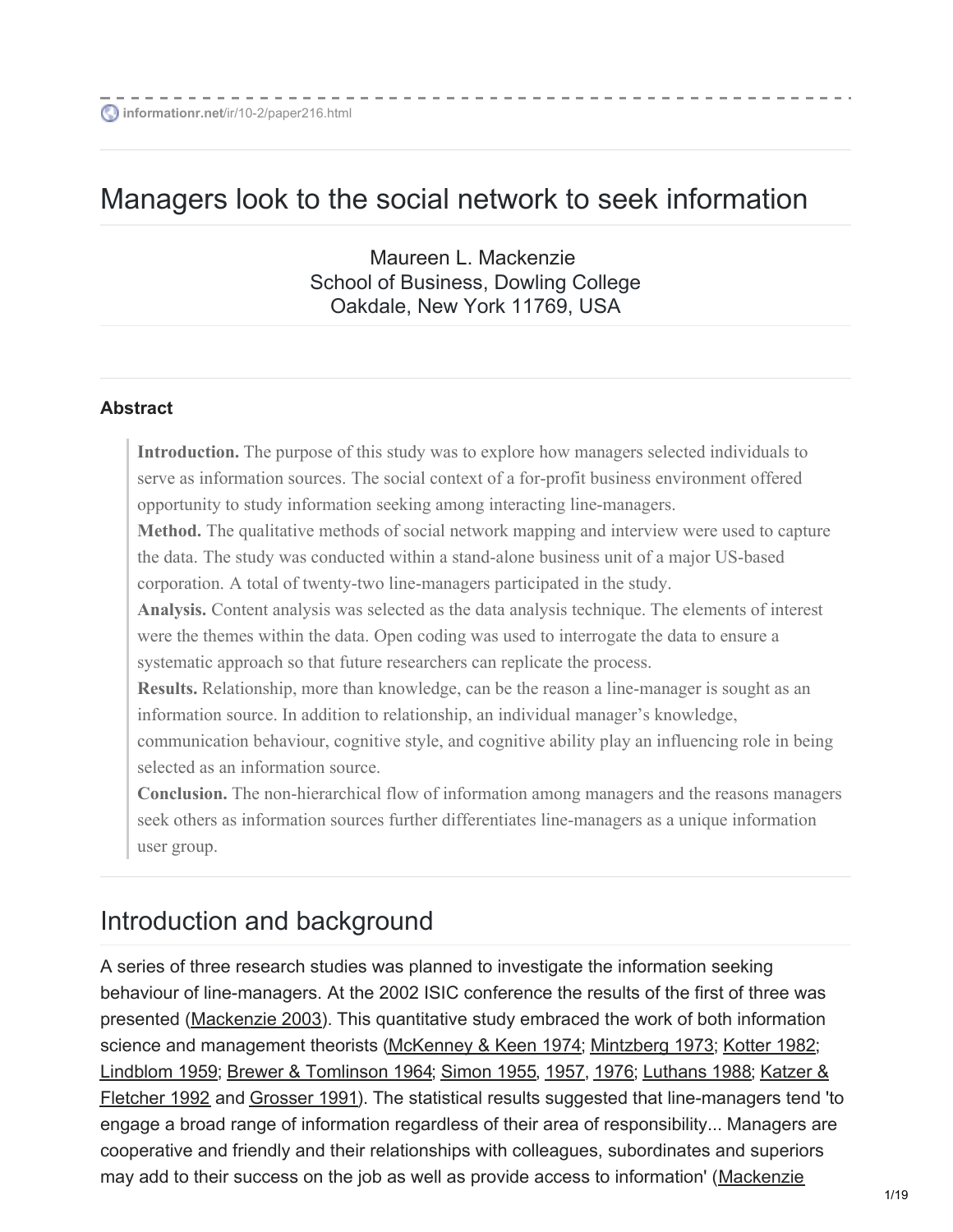2003: 75). This information behaviour leads to an [accumulation](#page-16-0) of knowledge stored in the individual's *cognitive savings account*. When decision opportunities emerge, the manager is able to draw from these stored *funds*. This behaviour assists the line-manager in reducing uncertainty, making decisions on the spot and projecting a public image of being *in the know* [\(Mackenzie](#page-16-0) 2003).

The second study, reported here, builds upon these quantitative results to provide further insight into the information seeking behaviour of line-managers. In this study I investigated the social information relationships among a group of interacting line-managers and identified the factors that influenced these managers' selections of certain individuals as information sources.

# Literature review

Classic management research has revealed that managers prefer to receive their communication orally, do little with the more routine paper reports that provide expected or even stale information, and prefer to use the most current information flow. As a result, managers spend a substantial percentage of their time in personal contact with people both inside and outside the organization [\(Mintzberg](#page-16-1) 1973; [Luthans](#page-16-7) 1988; [Kotter](#page-16-2) 1982).

Luthans *et al.* ([1985](#page-16-10)) and Luthans [\(1988](#page-16-7)) found that the two activities most related to managerial success were interaction with people outside the organization, such as suppliers and customers, and socializing and politicking within the organization. Luthans stated that 'networking makes the biggest relative contribution to manager success' [\(Luthans](#page-16-7) 1988: 130).

The theories that underlie cooperation, social networks, and cognitive authority offer plausible explanation as to how and why the individual managers within a business environment interact with one another to gain access to the information flow. Cooperation leads to the formation of the organization's emergent social network (Tichy & [Fombrun](#page-16-11) 1979) where information can be gathered and traded in the information marketplace ([Davenport](#page-15-1) & Prusak 1998). The concept of cognitive authority [\(Wilson](#page-16-12) 1983) provides insight on how a manager determines what information is credible by considering the source of the information.

# Cooperation and friendliness.

Experienced managers know that reciprocity is the norm within the business environment. They recognize that 'the individual situation of each of those cooperating will be improved' [\(Barnard](#page-15-2) 1968: 52). As a result, managers develop 'networks of cooperative relationships using a wide variety of face-to-face methods. They try to make others feel legitimately obliged to them by doing favours or by stressing their formal relationships... They carefully nurture their professional reputations in the eyes of others' [\(Kotter](#page-16-2) 1982: 162). Friendliness, though perceived as a social choice, is a factor that assists managers in getting what they need [\(Simon](#page-16-6) 1976). Simon suggested that it is a major task of managers 'to maintain attitudes of friendliness and cooperation... so that the informal communication system will contribute to the efficient operation of the organization rather than hinder it' [\(Simon](#page-16-6) 1976: 161).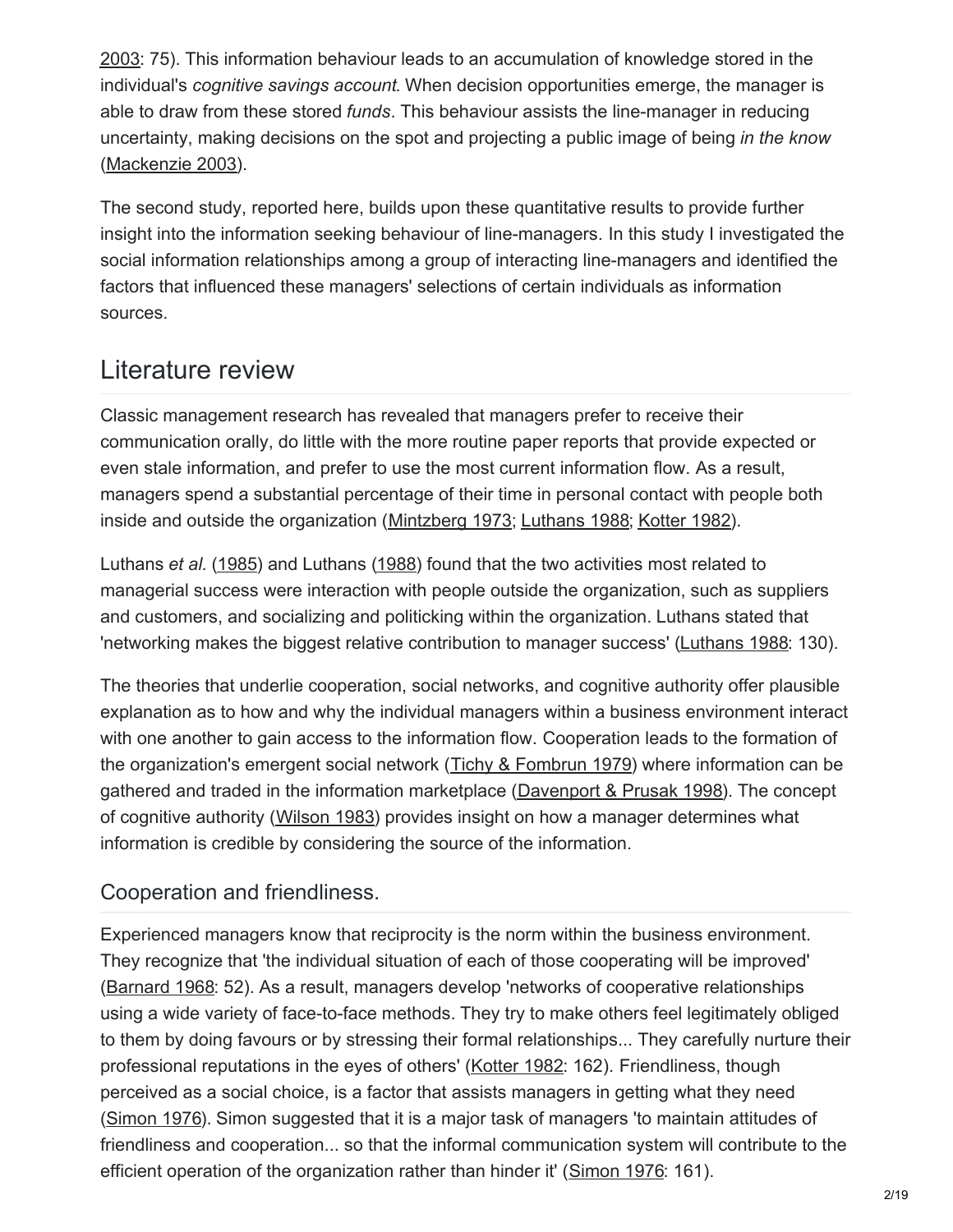### Social networks.

The knowledge of the organization flows through the informal social networks; 'people ask each other who knows what' ([Davenport](#page-15-1) & Prusak 1998: 37). Business managers may accumulate bits and pieces of useful information that are personally irrelevant but can be traded within the information marketplace for information that is relevant to their own needs and business roles [\(Davenport](#page-15-1) & Prusak 1998). The metaphor of a cognitive savings account, where managers can accumulate information for which there is no current or pressing need, fits well in a framework that considers the business environment as an information marketplace where accumulated information has value as a commodity and can be drawn upon when needed.

## Cognitive authority.

Managers depend on each other for ideas and information to form a shared viewpoint. To explore how managers accumulate information that leads to shared values and viewpoints, an understanding of the social network and how individuals select information sources is required. Looking for this information within the prescribed organization may be misleading. The formal organizational hierarchy may not reflect the flow of company knowledge among its employees [\(Davenport](#page-15-1) & Prusak 1998). Therefore, the primary research question for this study is: What influences a manager to seek and select an information source?

Wilson had considered the question as to what criteria exist for selecting an information source. He wrote that 'authority can be justified simply on the grounds that one finds the views of an individual intrinsically plausible, convincing, or persuasive' [\(Wilson](#page-16-12) 1983: 24). Without a demand for critical thinking, non-experts can become influential through the power of persuasion by presenting plausible and convincing viewpoints that may not always be in the best interest of the organization. As a result, understanding what factors influence a manager to select an information source is the focus of this research study.

# Methodology

The purpose of this study was to explore how managers selected individuals to serve as information sources. The research was designed to capture an intimate view of information interaction and flow among a group of interacting line-managers. The qualitative methods of social network mapping and interview were used to capture the data. Qualitative rather than quantitative methods were selected because I am interested in exploring meaning and how a group of managers make sense of their professional experiences and negotiate their prescribed organizational structure [\(Creswell](#page-15-3) 1994; Tichy & [Fombrun](#page-16-11) 1979).

### Research questions

The research questions for the investigation were:

- What influences a line-manager to seek and select an information source?
- What can be learned when the information relationships among a group of interacting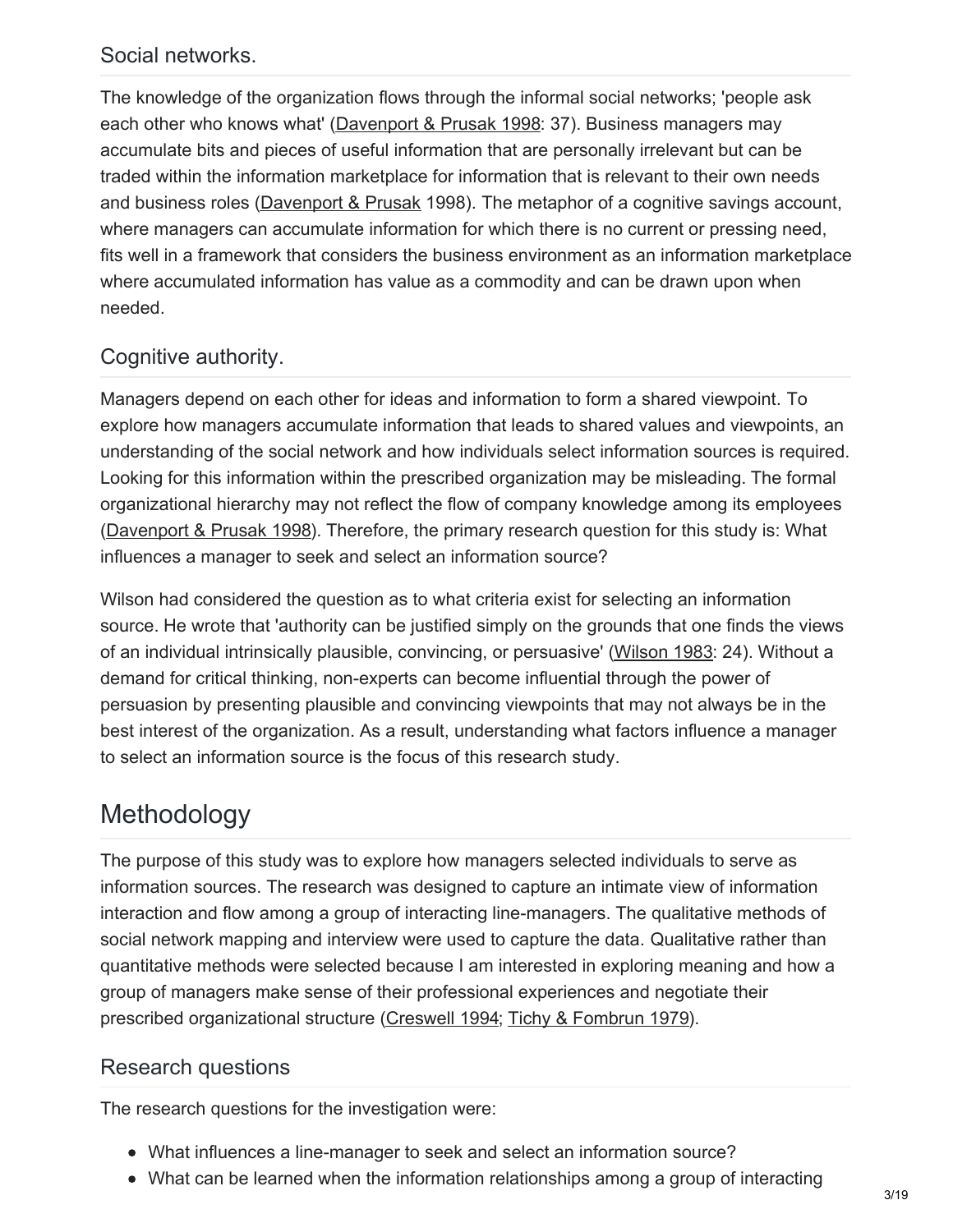line-managers are graphically represented?

- What are the primary reasons a line-manager is selected as an information source?
- Who are the gatekeepers or cognitive authorities within this business environment?

## Social network mapping

By using social network data to express the relationships among the interacting managers I was permitted a unique view of the intellectual structure of this business [environment](#page-16-13) (White 2000). The intellectual structure may not always be explicit because managers spend much of their time communicating orally and many decisions are made without documentation. Uncovering the information-gathering relationships may allow for observation of both the social and the intellectual structure of this business environment.

### The business environment

The study was conducted within an autonomous business unit of a major US-based corporation (also referred to in this study as the business environment). The corporation is among the largest publicly-traded companies in the insurance industry. The business unit controls the sales, technology, education, personnel, public relations, budgeting, and support functions for the business conducted within the US state in which it is located. The culture is moderately strong and portrays a moderate *work hard and play hard* culture (Deal & Kennedy 2000). The business unit is under the direction of an [officer-level](#page-15-4) executive (Vice President) who maintains his office in the business unit. The leadership team is composed of the department heads, senior sales managers, and the Vice-president. The front-line managers and divisional managers are the link between the leadership team and the non-manager employee group. Figure 1 illustrates the reporting relationships.



### **Figure 1: Organizational reporting hierarchy**

### **Subjects**

The term line-manager is defined as a management level employee responsible for more than two other employees within the organization. A total of twenty-two line-managers participated in the study. Of these, eighteen were male and four were female. The group had an average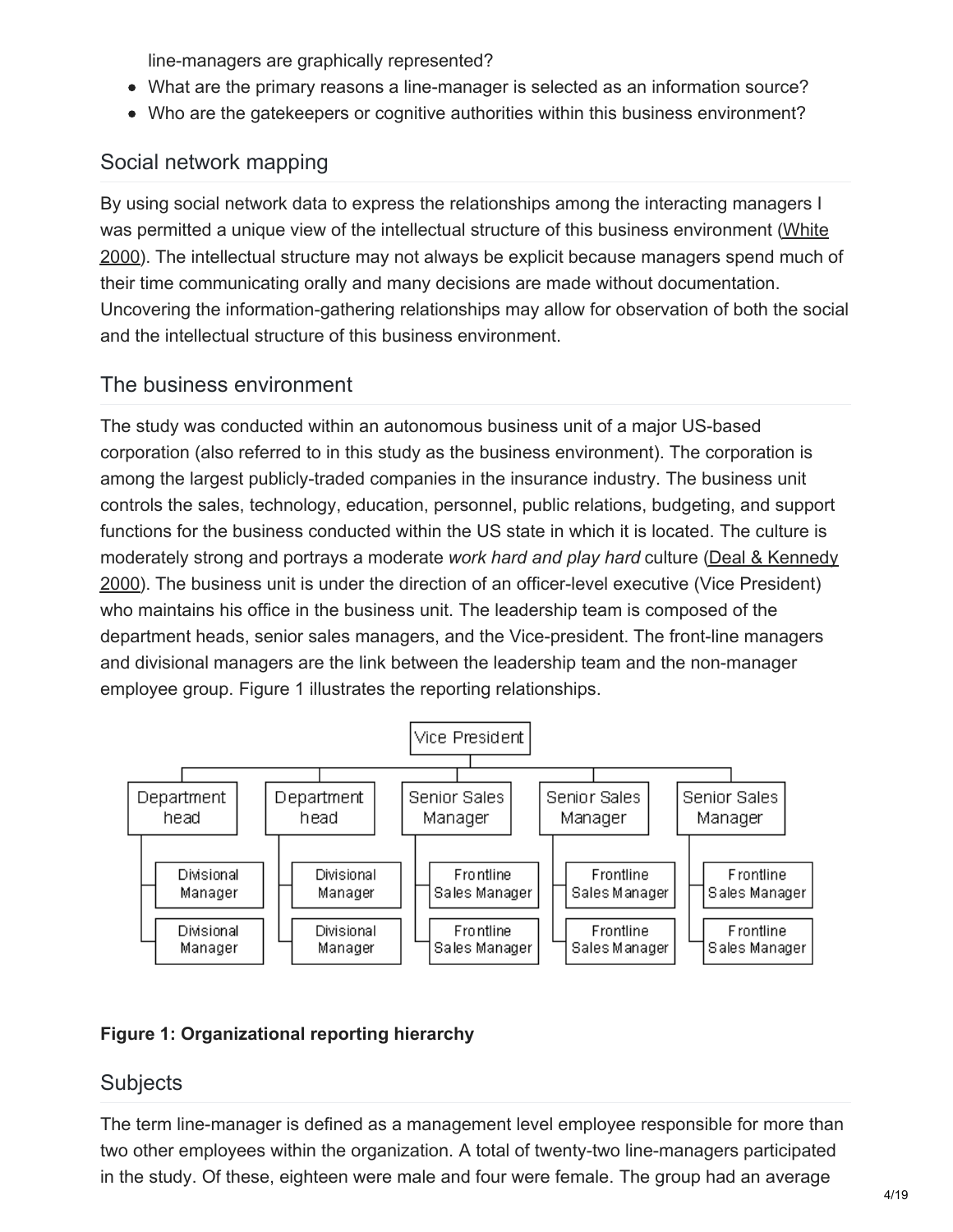service with the company of fifteen years (sd=4.94) with a minimum of five years and a maximum of twenty-five years of service.

## Data collection and procedure

The following steps were established to collect and analyze the social network data:

The senior sales managers were selected as the starting point for inquiry. They were chosen because they lead the business unit's top-line results and most likely interact more dynamically with other managers than any other group.

The snowball method was used to collect the data rather than the full network method or the ego-centric network method [\(Hanneman](#page-16-14) 2000: 7-9):

Snowball methods begin with a focal actor or set of actors. Each of these actors is asked to name some or all of their ties to other actors. Then, all the actors named... are tracked down and asked for some or all of their ties. The process continues until no new actors are identified' [\(Hanneman](#page-16-14) 2000: 8).

Each manager was asked a series of three questions.

A social network map [\(Hanneman](#page-16-14) 2000: 21) was constructed revealing the direction from each inquiring manager toward each manager who was sought for information. The answers from the interview questions as to why the manager sought out the specified individual as an information source were coded and condensed into a set of descriptive terms.

The descriptive terms used by the managers were condensed and categorized into the major themes.

Content analysis was selected as the data analysis technique. The elements of interest for this study were the themes within the data. Open coding was used to interrogate the data to ensure a systematic approach so that future researchers can replicate this process.

# **Results**

A social network map was created to illustrate the information seeking relationships among the interacting line-managers. I asked each manager who he or she depended on as a source for information and why. The aims were (1) to gather data on the information relationships on the job, and (2) to identify the line-managers within the business environment that may serve as gatekeepers ([Allen](#page-15-5) 1970), knowledge brokers [\(Davenport](#page-15-1) and Prusak 1998), and cognitive authorities [\(Wilson](#page-16-12) 1983). The results are presented in three subsections: sociometric map, reasons for selecting a manager as an information source, and reasons for being selected by another manager as an information source.

### Sociometric map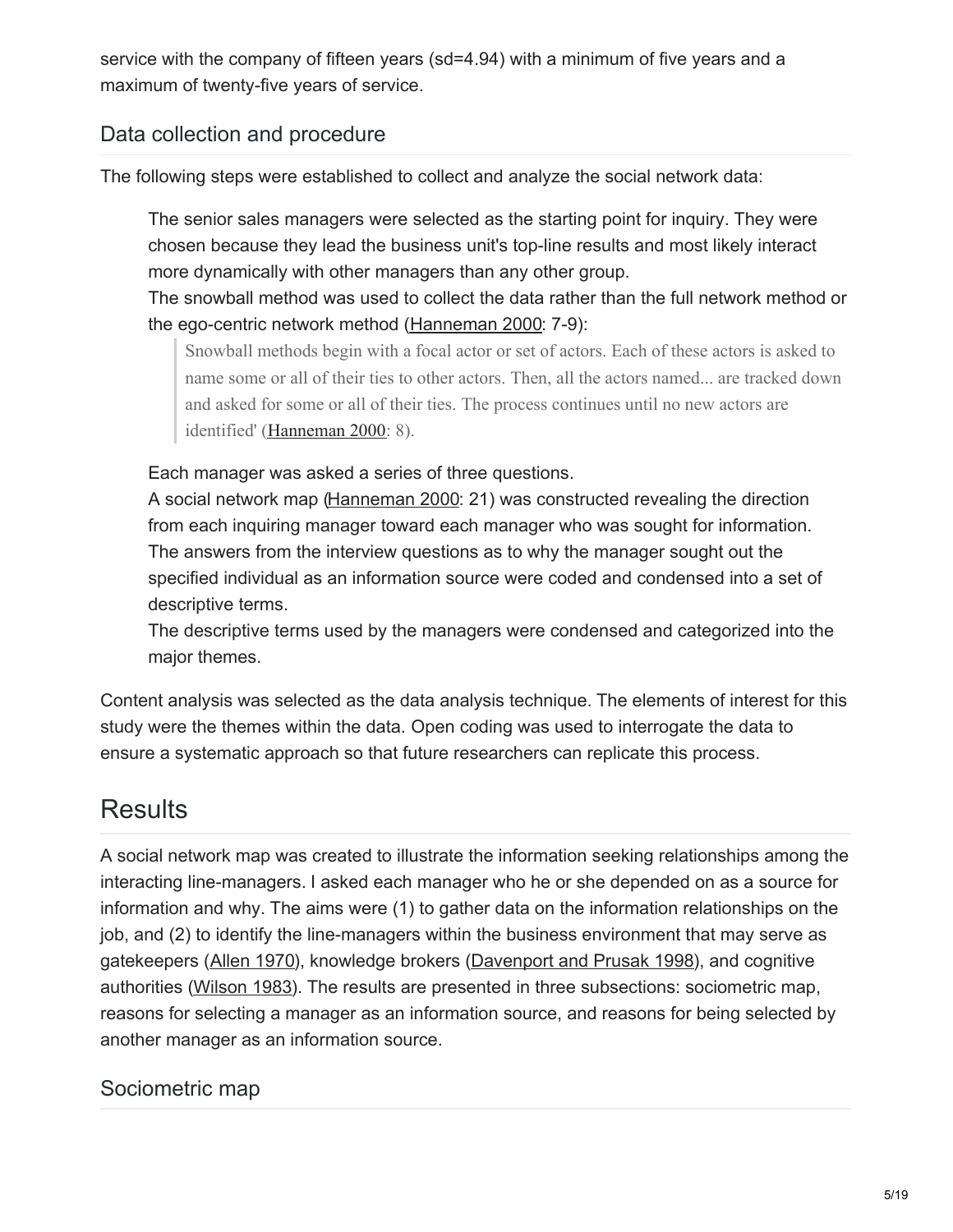A graphical expression of the network data is presented in Figure 2. Each node represents one manager. A manager was only selected to be included in the social network map if he or she had been identified as an information source by another manager previously interviewed



**Legend:**

**H(#) Department head.** A department head is a member of the leadership team, but is not a senior sales manager (includes risk management, technology, finance and personnel). The number next to each H is used as a label to aid discussion. It has no qualitative value.

**SS(#) Senior sales manager.** This manager is also a member of the leadership team. The senior sales managers were the focal group. The interview process that resulted in the social network map started with this group of eight managers. They are represented in rectangular boxes. The number next to each SS is used as a label to aid discussion and has no qualitative value.

**s(#) Front-line** sales manager. This manager reports to a senior sales manager. Sales representatives report to the frontline sales managers.

The number next to each 's' is used as a label to aid discussion. It has no qualitative meaning.

**D(#) Divisional manager.** This manager reports to one of the four department heads. Both non-managers and managers may report to a divisional manager. The number next to each D is used as a label to aid discussion. It has no qualitative value.

**/L Local manager.** The /L indicates that this manager is responsible for an operation located in or within driving distance from business unit main office.

**/R Remote manager.** The /R indicates that this manager is responsible for an operation located away from the main office of the business unit.

**Vice-president Vice President.** The leadership team reports to the Vice-president who is an officer of the company.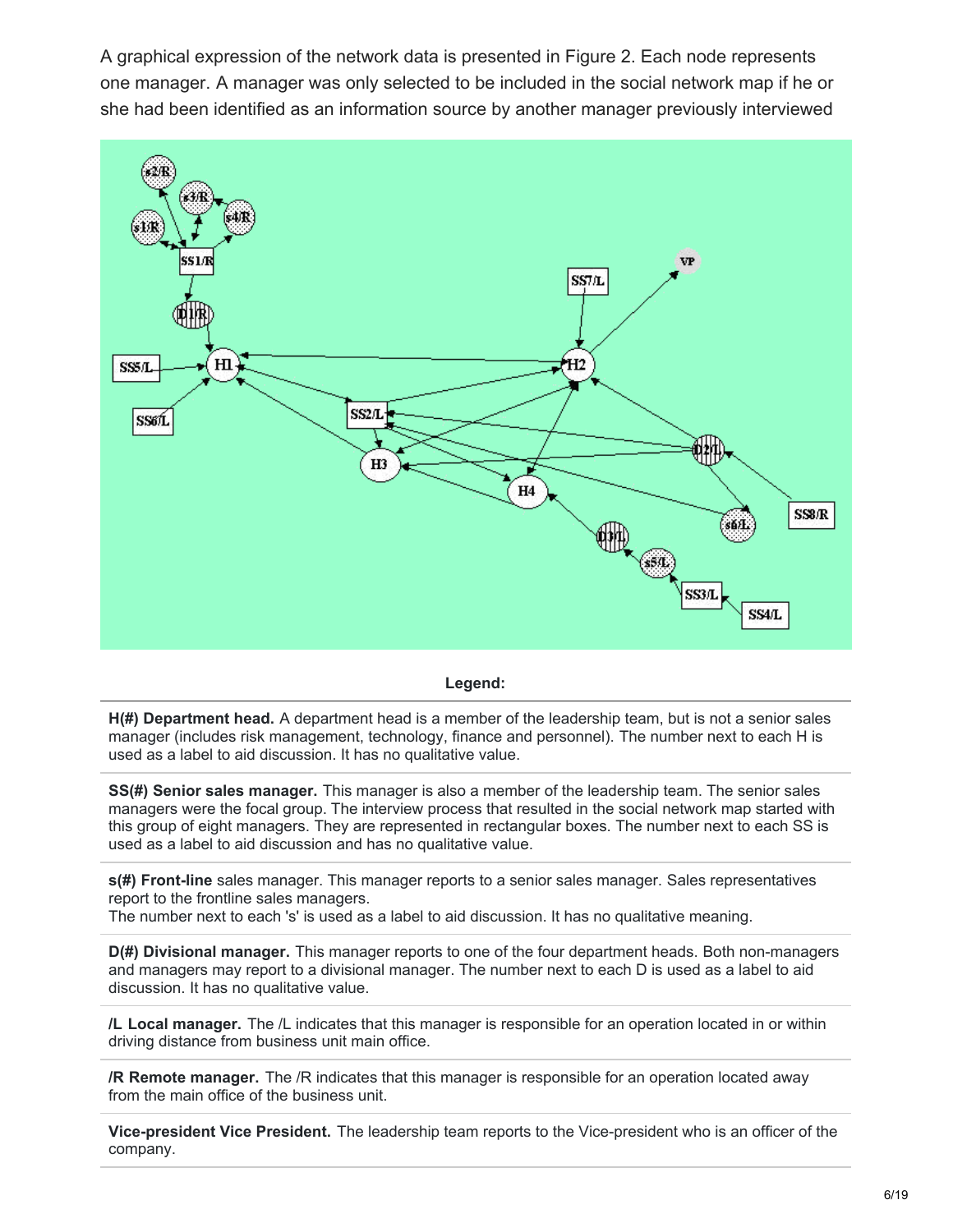|                                                                          | Members of the leadership team, which includes the senior sales managers (SS) and |
|--------------------------------------------------------------------------|-----------------------------------------------------------------------------------|
| department heads (H). The leadership team reports to the Vice-president. |                                                                                   |

**Divisional managers.** All divisional (D) managers report to one of the four department heads (H).

**Front-line sales managers.** All front-line sales managers (s) report to one of the eight senior sales managers (SS).

#### **Figure 2: Sociometric map illustrating an information network**

The eight senior sales managers (focal group) are represented by the rectangular nodes. The inclusion of all other managers stems from these original interviews (circular nodes). Each node is coded to describe the manager's role within this business environment. Twenty-two nodes are illustrated, but only twenty-one are included in the data analysis. The node described as Vice President (Vice-president) was shown as an information source for one manager (H2) but the node was not followed because the Vice-president is an officer of the company and, therefore, plays a unique role with a reporting relationship that leads outside of this business unit. Except for the Vice-president node, the social network map reflects a closed network. Each manager's sources were followed until no new managers were identified.

The nodes in Figure 2 are connected with the arrowhead pointing to the manager's information source. Eight of the arrows reflect reciprocal relationships. The remaining relationships are independent (one-way relationships).

Table 1 ranks the top seven managers by the number of times he or she was named as an important information source. The remaining fourteen managers were either named as a source by only one other manager or not named at all.

|                    | Manager's role in organization | How many selected<br>this manager<br>as a source |
|--------------------|--------------------------------|--------------------------------------------------|
| H1                 | Personnel manager              | 6                                                |
| H <sub>2</sub>     | Finance manager                | 6                                                |
| H <sub>3</sub>     | Risk manager                   | 4                                                |
| H4                 | Technology manager             | 3                                                |
| SS <sub>1/R</sub>  | Senior Sales Manager - Remote  | 3                                                |
| SS <sub>2</sub> /L | Senior Sales Manager - Local   | 3                                                |
| s3/R               | Frontline sales manager-remote | 2                                                |

**Table 1: Managers ranked by number of times named as a source**

### Reasons for selecting a manager as an information source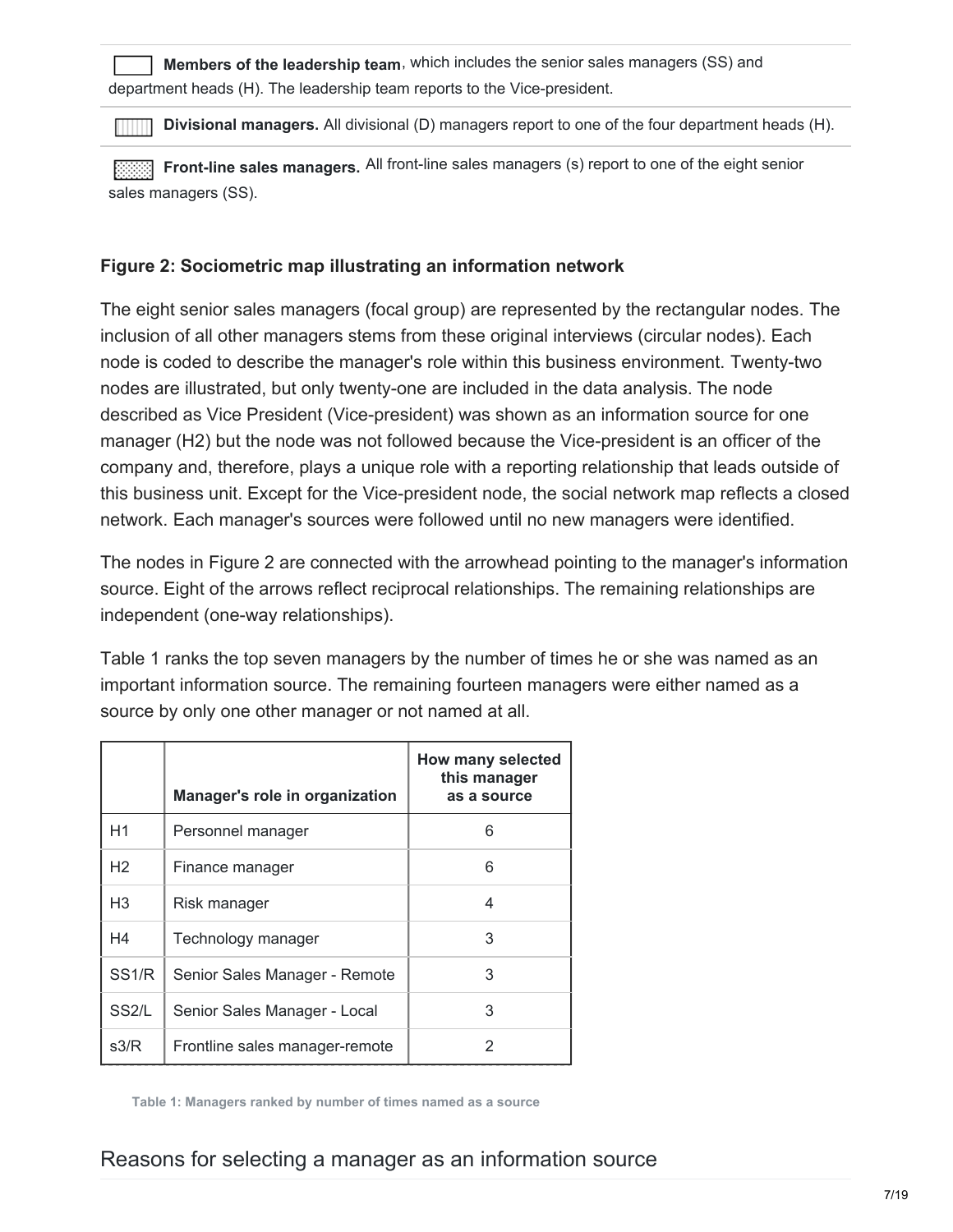When aggregated, the descriptive terms provided by each manager tell a story as to why certain individuals were selected as information sources. Five themes label the reasons:

- *Relationship:* an individual is selected as an information source because of the relationship he or she has with the manager as well as with others in the organization. Confidentiality is a valued attribute of a good relationship.
- *Knowledge*: an individual is selected as a source because of the knowledge they possess. The information received from this individual can be trusted to be accurate.
- *Communication behaviour*: an individual is selected because his or her behaviour reflects a willingness to share information. The individual may be helpful, respond promptly as well as appear to be approachable, easy to talk to and willing to listen.
- *Communication style*: an individual is selected because his or her communication style is candid and practical. He or she may be able to make complex issues easy to understand and then able concisely to articulate good advice. This individual may respond as the voice of reason in difficult situations.
- *Cognitive ability*: an individual is selected because of his or her cognitive ability. The individual has a well-developed intuition and displays strong insight. Also, the individual may be viewed as intelligent with a cognitive approach to problems that is global in nature.

The results reveal that the relationship with the individual (Figure 3) was the primary reason for selecting that individual as an information source (for the detailed results, see, Appendix 1).



#### **Figure 3: Reasons for selecting an information source**

Do managers within different roles have different reasons for selecting an individual as an information source?

I have identified and defined six roles that were used to compare the results.

- Leadership team: included the four department heads and the eight senior sales managers.
- Front-line managers: included all the frontline sales managers who reported to the eight senior sales managers and the three divisional managers who reported to the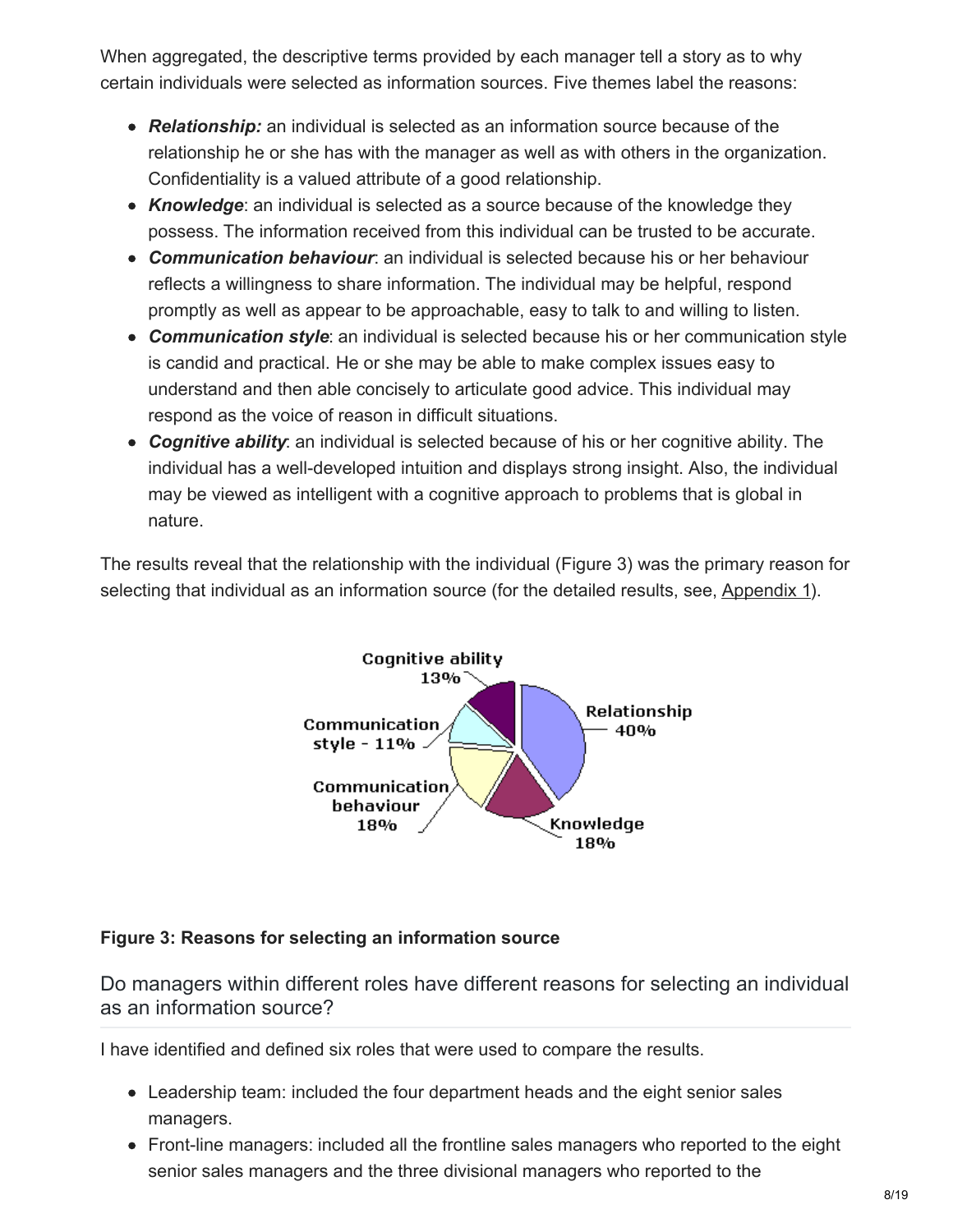department heads.

- Local managers: includes the fourteen managers (four department heads, six senior sales managers, two front-line sales managers, two divisional managers) who were located within or relatively close to the physical business unit.
- Remote managers: included the seven managers (two senior sales managers, one divisional manager and four front-line sales managers) who were housed beyond a reasonable driving distance from the physical business unit.
- Male managers: included seventeen male managers.
- Female managers: included four female managers.

The results revealed that relationship was the primary reason for selecting an individual as a source for all six categories or roles. Members of the leadership team are clearly influencedby the relationship (41%) with the individual (Figure 4). Relationship (26%), knowledge (22%), and communication behaviour (22%) are all influencing factors for front-line managers. Worth mentioning is that the sub-group of front-line sales managers rely more heavily on knowledge and communication behaviour than on relationship when selecting a source (Appendix 1).



Figure 4: Reasons for selecting an individual as an information source. Leadership team vs. front-line managers.

In comparing remote managers to local managers (Figure 5), it appears that both groups will most often select an individual because of *relationship*, but remote managers are heavily influenced by *communication behaviour* as well as relationship when selecting an individual as an information source.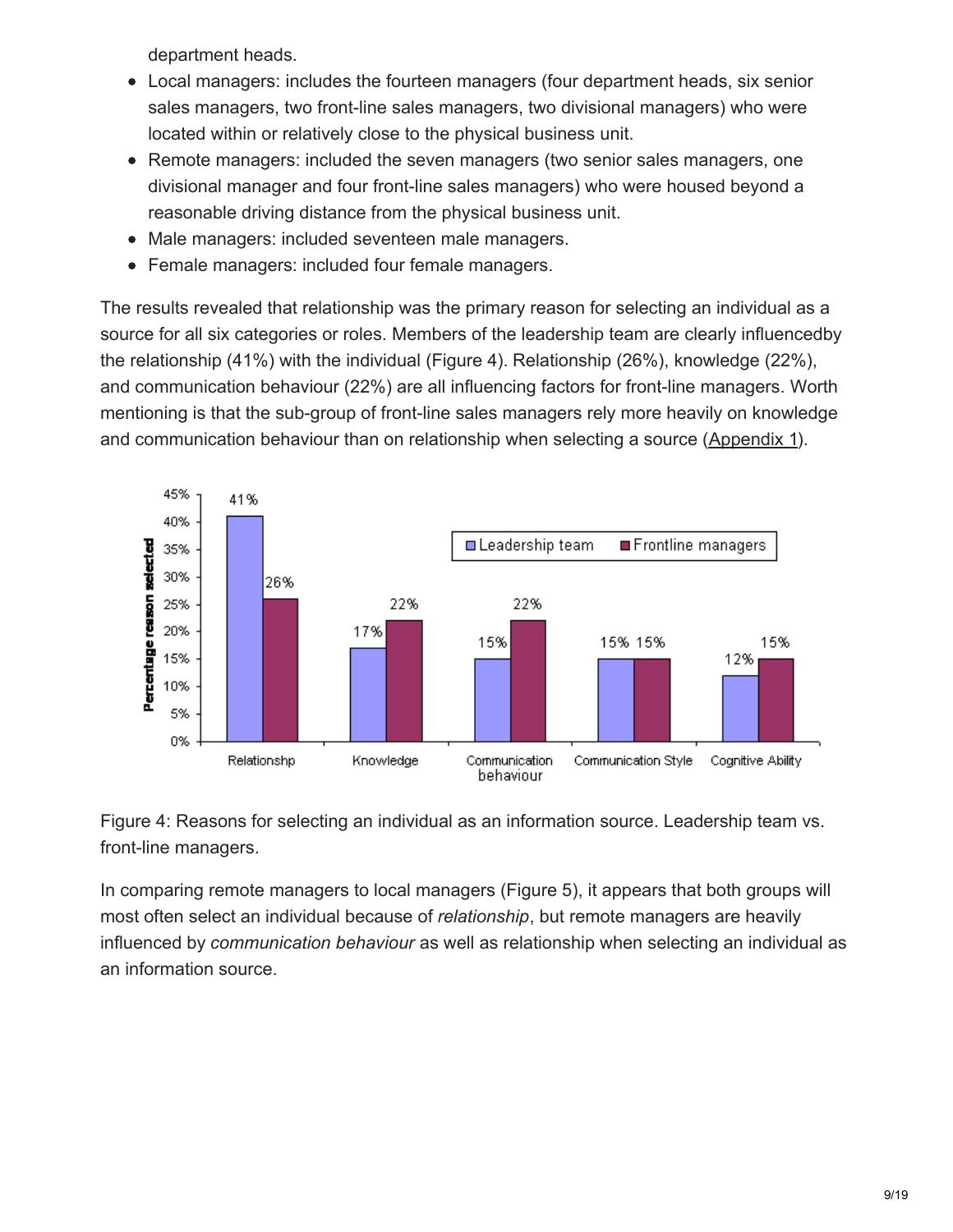

Figure 5: Reasons for selecting an individual as an information source. Local vs. remote managers.

When comparing female to male managers, *relationship* once again emerged as the primary reason, but the secondary influence for men is *knowledge*, while the secondary influence for women is *communication behaviour* (Figure 6).



Figure 6: Reasons for selecting an individual as an information source. Male vs. female managers.

### Extended sample of front-line managers

The design of the social network data collection led to the inclusion of all leadership team members. In comparison, only a segment of front-line managers was included (not all). To investigate whether or not the themes reported in Figure 4 (comparison of leadership team to front-line managers) were valid, I extended my data collection to include an additional thirteen front-line managers (ten front-line sales managers and three divisional managers). The extended sample of front-line managers is not unusually different from the original sample drawn into the sociometric map. I interviewed these thirteen managers using the same questions as had been used with the original focal group. My intent in extending the sample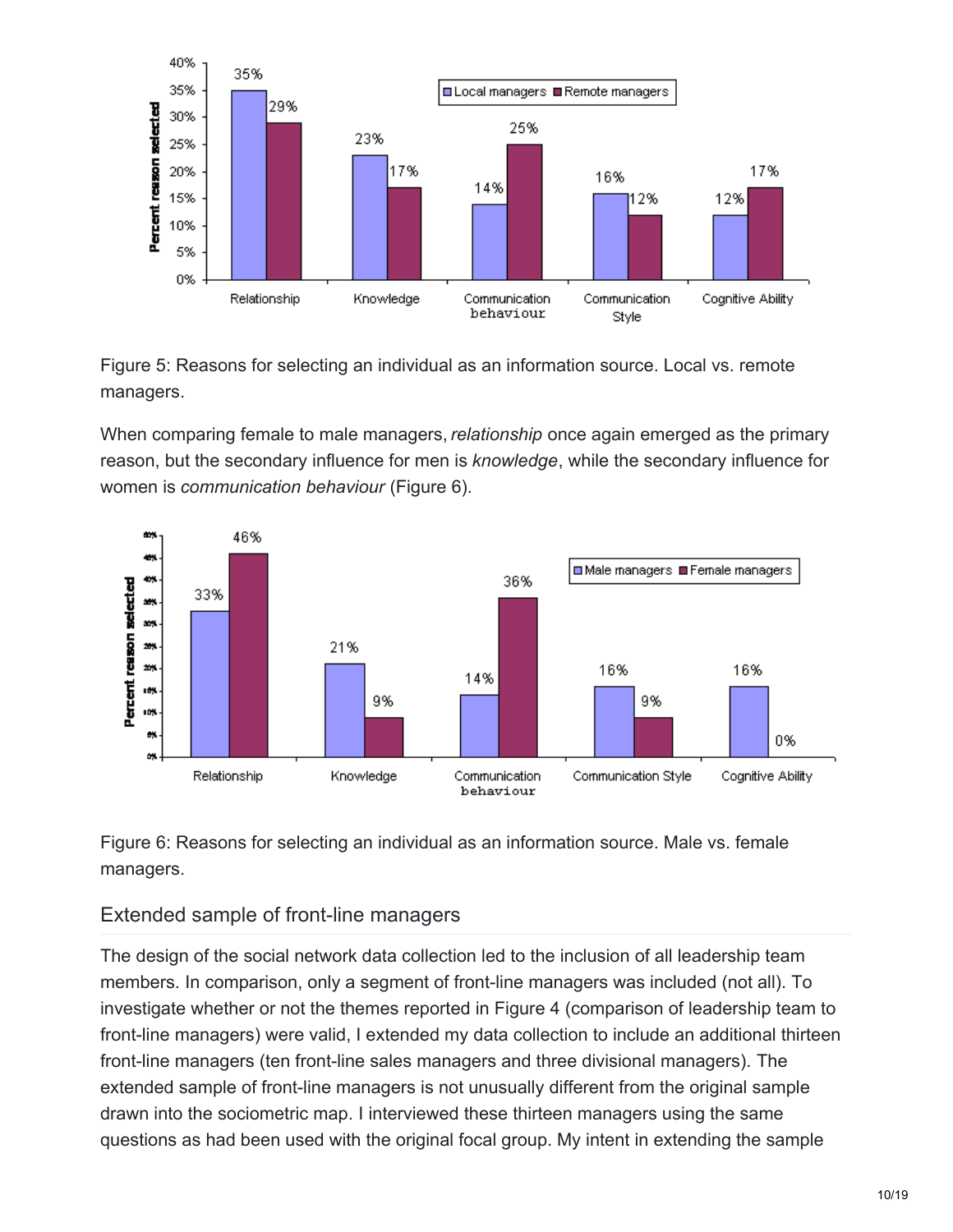was to reduce any sampling bias. The results reported in Figure 7 compare the leadership team to a total of twenty-two front-line managers rather than the original nine front-line managers.



Figure 7: Extended sample: reasons for selecting an individual as an information source. Leadership team vs. front-line managers.

In comparing reasons why a manager will select another manager as an information source, the results reported in Figure 7 reflect a clear difference between leadership team members and front-line managers. As previously reported (Figure 4), leadership team members are influenced by *relationship* to a greater extent than are front-line managers. Front-line managers (Figure 7) are influenced most often by *knowledge* (46%) when selecting an information source.

### Reasons for being selected by another manager as an information source

So far I have reported the reasons why a manager will select a certain individual as an information source; but each of these managers is a member of a prescribed management group and membership of that group may influence his or her selection as an information source for others. The data reveals (Figure 8) that *relationship* (40%) is a primary reason for selecting a type of manager as an information source [\(Appendix](#page-17-0) 2).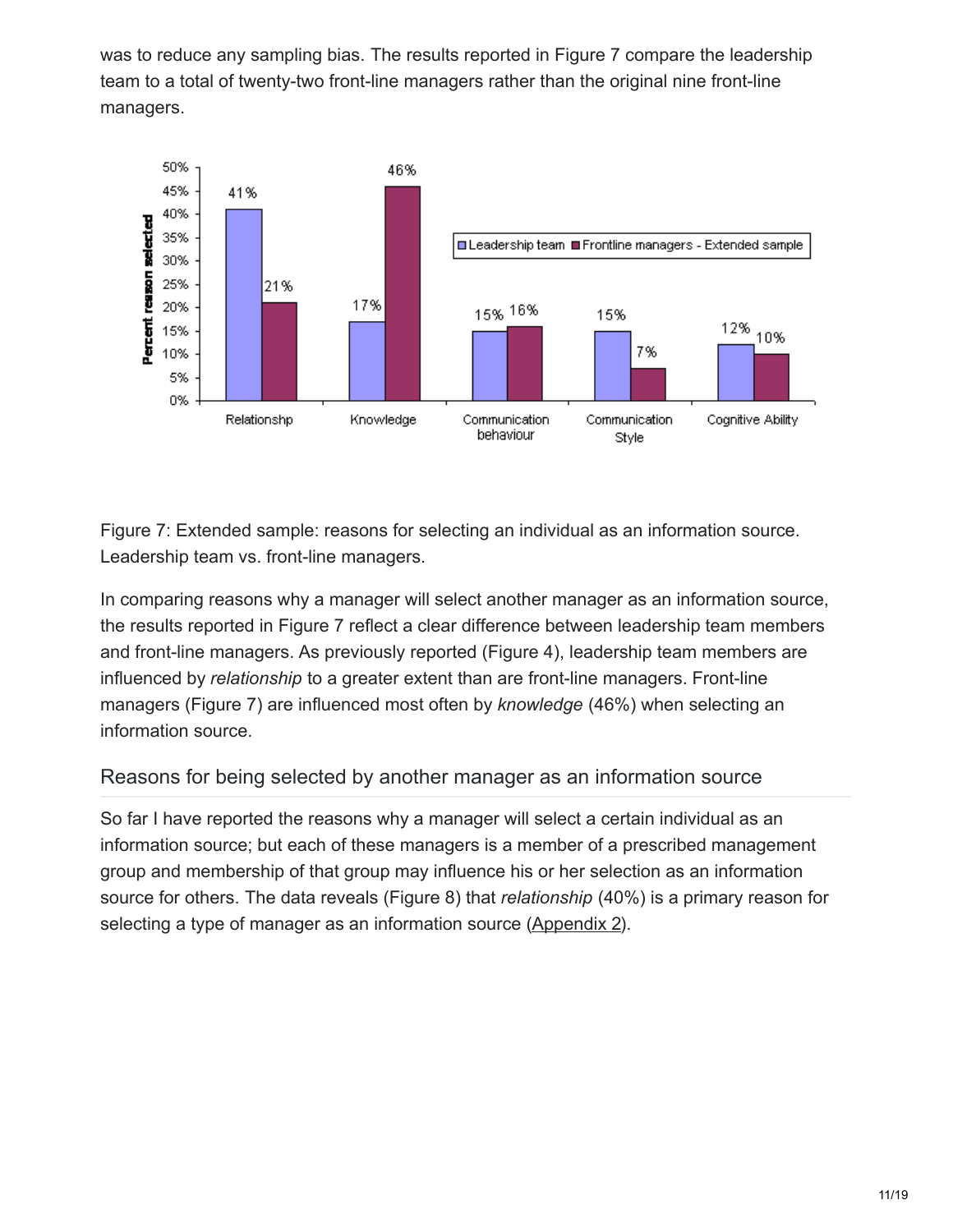Figure 8: Reasons for being selected as an information source by another manager

When deciding to select a leadership team member, *relationship* is the primary influence followed by the individual's *knowledge* and *cognitive ability*. But when deciding to select a front-line manager as a source, although the *relationship* is primary, the individual's *communication*



*behaviour* emerged as a strong secondary influence (Figure 9).



Figure 9: Leadership team vs. front-line managers. Reasons for being selected as an information source by another manager

In comparing the remote managers to the local managers (Figure 10) *relationship* emerged as a primary reason for both groups, but with greater strength for the local managers.



Figure 10: Local vs. remote managers. Reasons for being selected as an information source by another manager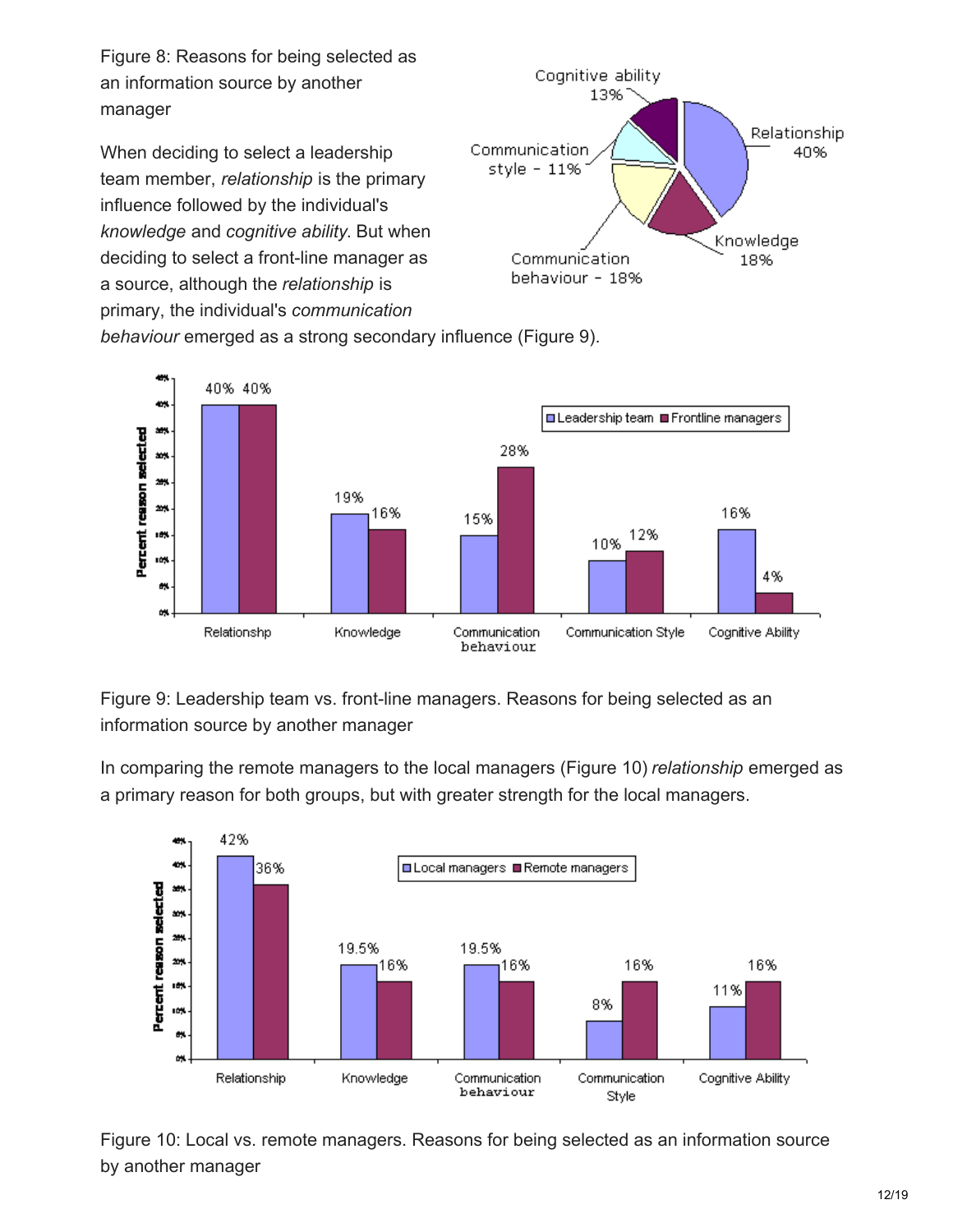And finally, when comparing men to women,*relationship* once again emerged as the primary reason for both groups (Figure 11).



Figure 11: Male vs. female managers. Reasons for being selected an information source by another manager

# **Discussion**

### An information network of managers—the emergent structure

In viewing the social map (Figure 2) a fairly integrated network emerges. Although many of the managers rely on the same people, there are clearly outliers. The senior sales managers (rectangles) are not *go to* people for the larger family of managers. By virtue of their role, it appears that the senior sales managers are seekers of support and rely on the inside network (department heads), except for the two remote senior sales managers who link to the larger network through the front-line divisional managers. The two least-tenured senior sales managers (SS3 and SS4) also link back to the larger network through lower level front-line managers. It is supposed that as the managers' tenure and experience increase they are drawn closer to the centre of the information network. One senior sales manager stands out (SS2/L) as a source for non-sales managers. SS2 is the longest-tenured senior sales manager. It appears that non-sales managers (especially financial managers) may use SS2's viewpoint as a surrogate view of all senior sales managers when an opinion is sought.

### Department heads

The department heads lie at the centre of the network. The four department heads (H) each control a different function in the business unit. It is reasonable that as a group they would be sought after by the senior sales managers. The Personnel and Finance managers emerged as the top *go to* managers in the business unit. If I were to predict the top *go to* department heads solely based on position I would suggest the technology manager (H4) and the risk manager (H3) because they are closer to the core business functions. The personnel function is not traditionally at the core of a sales-focused operation. The comments that offer explanation as to the flow within the network suggest that it is the people in these positions that are selected as *go to* managers, rather than the position. Although the technology manager and the risk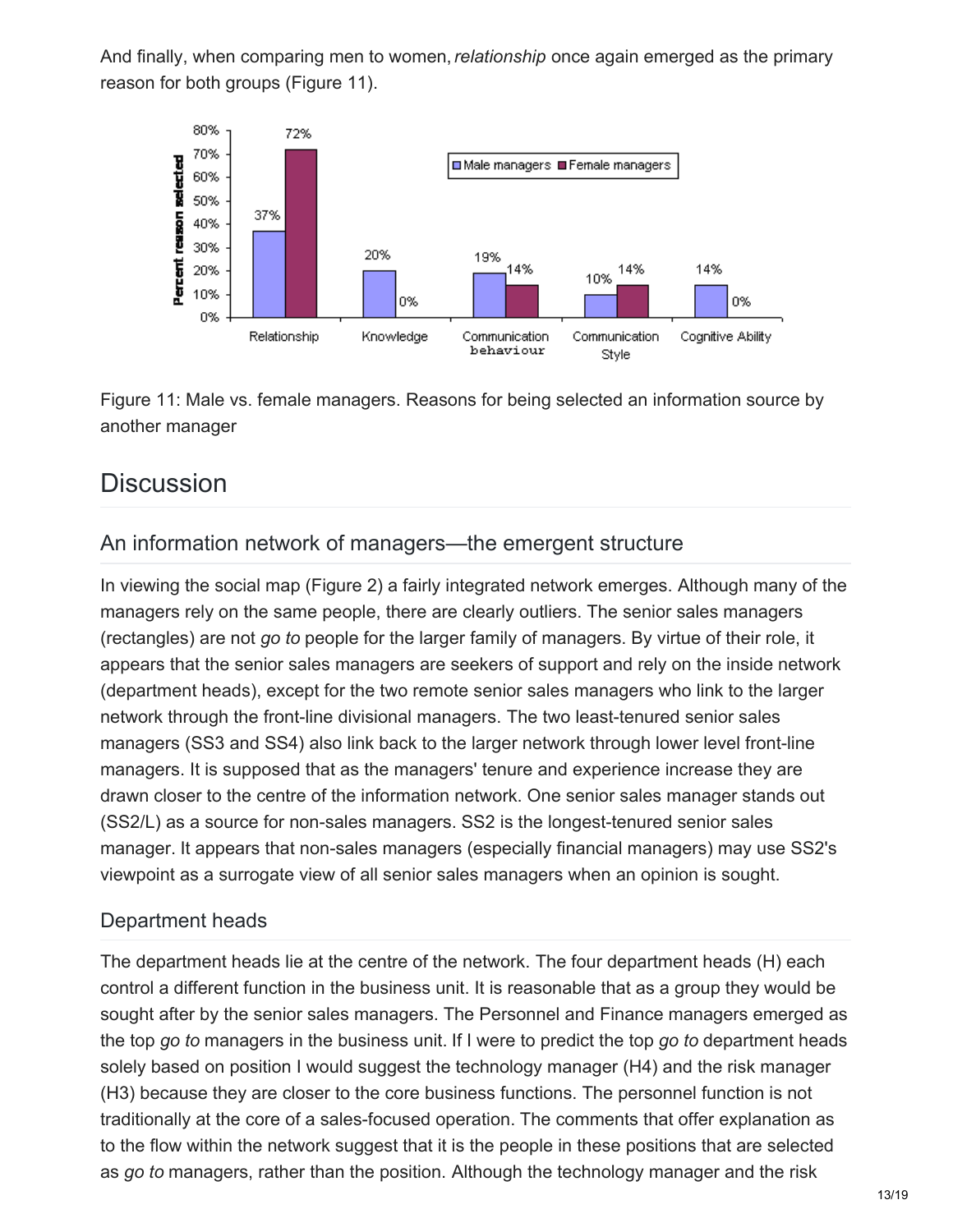manager are highly regarded and sought after, the personnel manager and finance manager each plays a larger role than their positions would suggest and each acts as a gatekeeper (personnel) and a cognitive authority (finance manager).

## Front-line managers

Although grouped together, there is a distinction between the front-line sales manager and the divisional managers. Divisional managers (D) can be described as department heads (H) in training. Their influence is growing. The divisional managers are closer to the centre of the network. Four of the senior sales managers use the divisional managers as links to the larger network. The divisional managers are subordinate in position and salary grade to the senior sales managers, but may have greater access to the information held by the department heads. Senior sales managers who are remote (SS1/R and SS8/R) or less tenured (SS3/L and SS4/L) may have a less developed relationship and may not want to engage one of the department heads if the information sought is of an explanatory nature or if they are uncertain about what they need. These less-connected managers may not want to risk criticism or a perception that they do not know what they should know by seeking advice from the department heads.

Front-line sales managers (s) are senior sales managers in training. They are not necessarily *go to* people for other managers, but rather require support. The remote front-line managers depend primarily on their bosses for information and guidance. The local front-line sales managers identified as s6/L and s5/L have a more broadly developed network due to employment tenure and proximity to other managers, which is more difficult for the remote front-line sales managers because of the limited opportunity to see and talk to the leadership team members on any regular basis.

### Remote managers

The group of managers clustered around SS1R (top left quadrant of Figure 2) illustrates the dependency that develops when the proximity of the larger network is remote. Relationships cannot easily develop. The remote staff considers themselves outsiders and clearly not within the *in* group that manages and influences the business unit.

### Vice-president

The Vice-president is charismatic, actively involved, intelligent and clearly the leader of the business unit; but, from among all his managers, only the finance manager named the Vicepresident as an information source. This observation has an unspoken implication. I suggest that although the other department heads and senior sales managers have a well-developed reporting relationship to the Vice-president, they are reluctant to reach out to him for information, though it has been stated that he has more access to information due to his position as an officer of the company. But why would managers not use this readily available source? I suggest it is to maintain their autonomy in managing their own operations without inviting his opinion, which may limit their decision alternatives.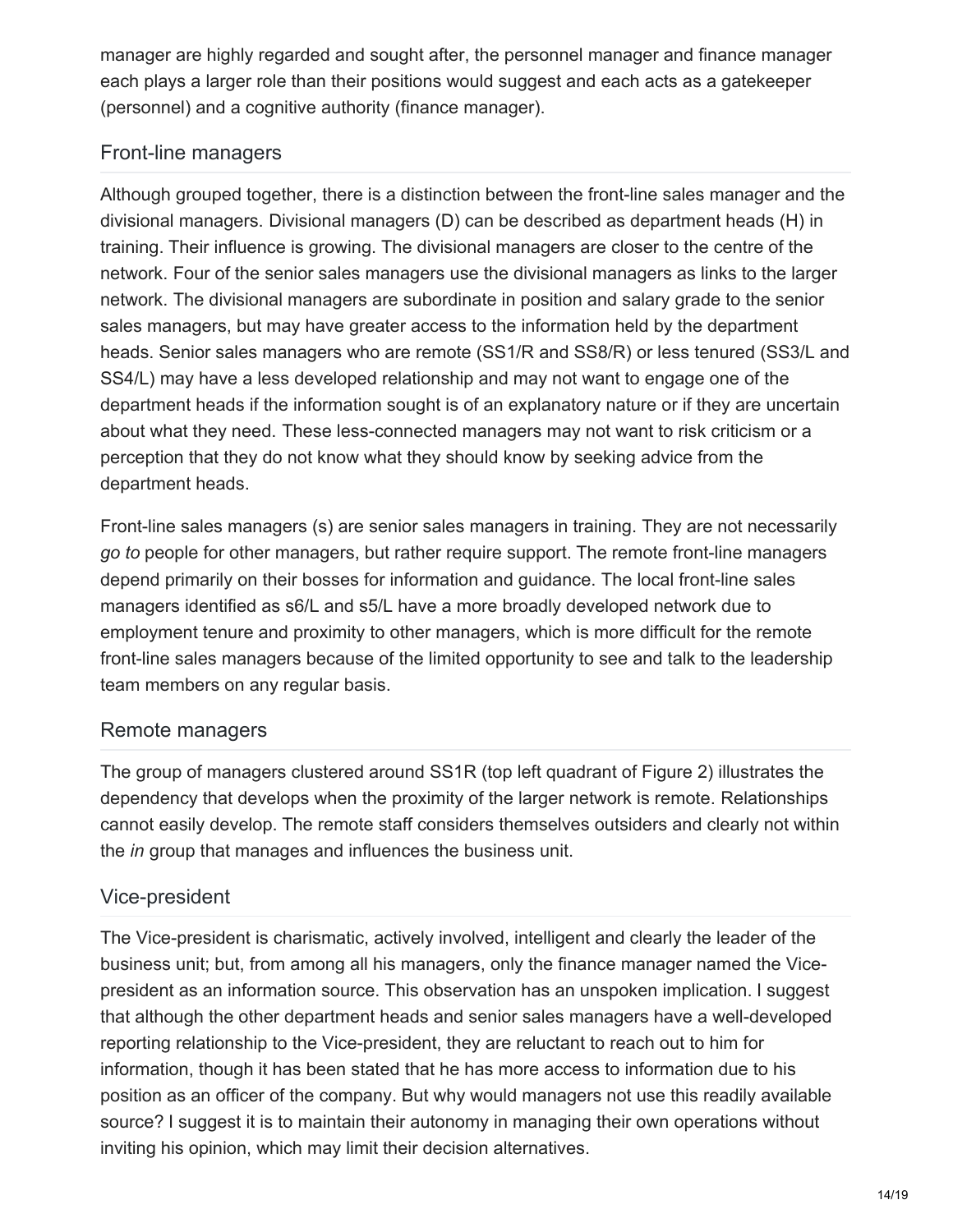#### Reasons managers select or are selected as information sources

A relationship with an individual was the primary influence in selecting a source for information. Managers prefer to seek out individuals they know, like, or trust more often than individuals who are the foremost subject experts. This insight emerged clearly when condensing the descriptive terms managers used to describe their sources. These results align with what is known about managers [\(Kotter](#page-16-2) 1982, [Simon](#page-16-6) 1976) and the need to protect and project a good image at work. If information is power and information is gained through cooperation, then relationship should be a strong influence within a functional information network of managers. Knowledge, communication style, communication behaviours and cognitive ability are also highly valued, but are secondary influences. It would be unwise for managers to seek out expert advice, if vulnerability to criticism or damage to self-image or public-image could result (Ashford and [Cummings](#page-15-6) 1983).

The insight that relationships on-the-job lead to information access appears to be less developed with junior (front-line) managers and more evident with senior managers. Junior (front-line) managers are most likely still learning how to navigate the complex waters of their business environment. Front-line managers (versus leadership team members) seek answers that are right, explaining why knowledge emerged as an important attribute when selecting an information source (Figure 6). The differences between junior and senior managers suggest that junior managers learn by observing, or under the tutelage of their bosses, allowing them to effectively slip into senior manager roles when opportunities arise.

The value of this research is in the ability to view the line-managers within their live business environment. The context of the environment within which managers interact begins to take shape and provide clues as to why managers may behave as they do. The non-hierarchical flow of information among managers and the reasons managers seek others as sources will differentiate and document managers as a unique user-group.

# <span id="page-15-5"></span>**Conclusions**

<span id="page-15-6"></span><span id="page-15-4"></span><span id="page-15-3"></span><span id="page-15-2"></span><span id="page-15-1"></span><span id="page-15-0"></span>The results and insights offer an insider view of manager information seeking behaviour and reveal the complex nature of individuals who choose to be line-managers. The economic or rational assumption that a manager will seek out a colleague as an information source because he or she values the individual's level of knowledge is not always the correct assumption. The results support that relationship, more than knowledge, is the reason an individual is sought as an information source. A plausible explanation for such an insight is that seeking information under pressure is an uncomfortable behaviour for managers; they prefer to be the source, solution, and providers of information. Also, because of perceptions defining their role, managers are expected to have answers on demand. Therefore, when a manager must reach out, a trusting relationship is preferred despite the apparent opportunity cost. Managers prefer to seek out individuals they know, like or trust more often than individuals who are the foremost subject matter experts.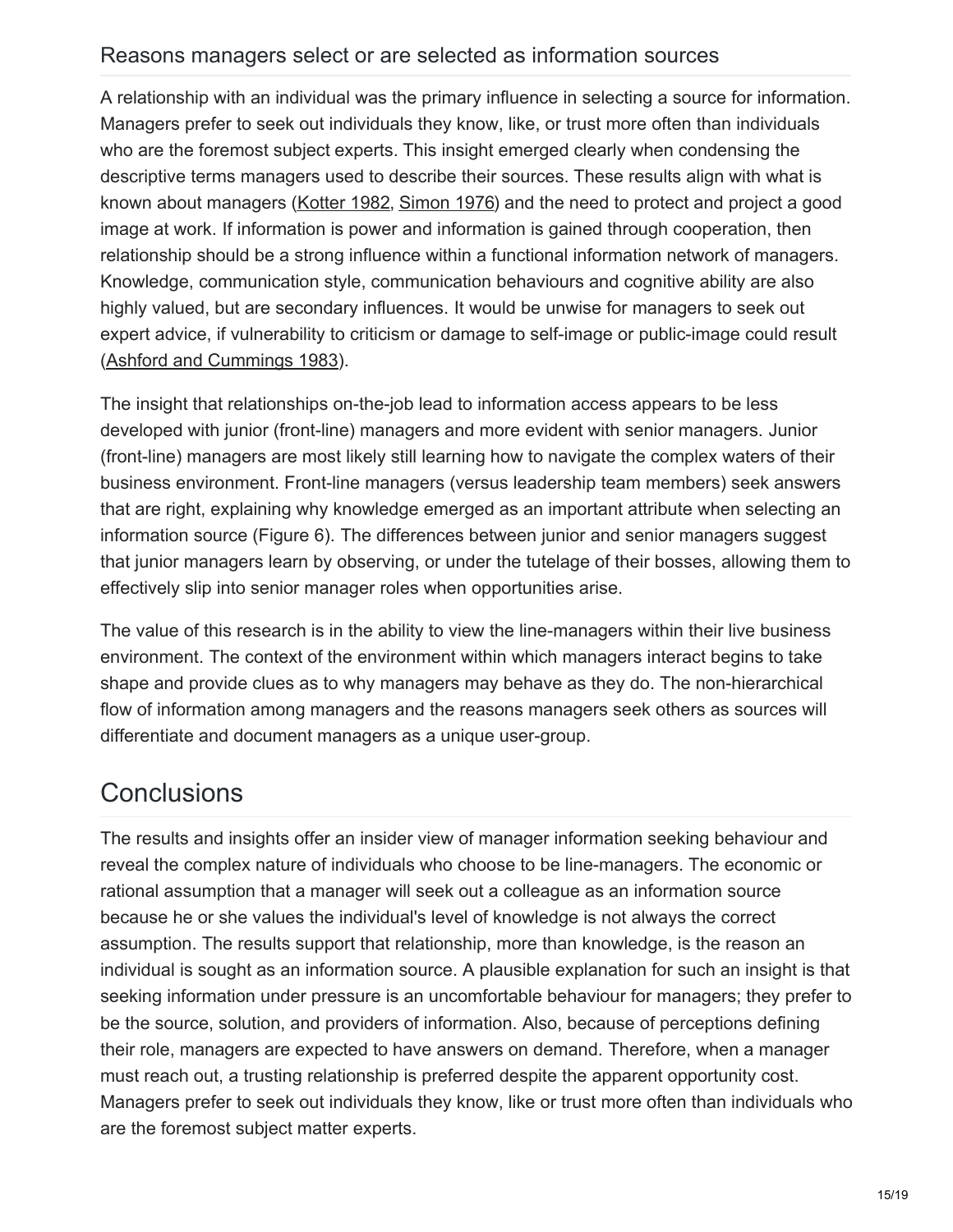<span id="page-16-14"></span><span id="page-16-9"></span>The results of this study offer a different perspective of how a specific user-group may deal with the bombardment of potentially relevant information. Insights can help corporate leadership and information architects to develop training, orientation and enculturation processes that will maximize manager effectiveness rather than developing systems that may not align with manager tendencies. The results of this study offer organizational leaders a perspective of how closely integrated the flow of information is with the relationships among interacting managers.

<span id="page-16-8"></span><span id="page-16-7"></span><span id="page-16-3"></span><span id="page-16-2"></span>Although the results of this study offer plausible explanation as to why managers behave as they do within this specific information environment, generalization of results to the population is not permitted by the research design and sampling procedure selected. The resulting suppositions must be further tested before results can be generalized. Theory building is a labour-intensive process and requires many layers of empirical evidence.

<span id="page-16-10"></span><span id="page-16-0"></span>The third study in the series of research studies has been completed and builds upon the quantitative and qualitative results of the first two studies. The focus is on the information seeking behaviour of high-performing, successful, non-management, sales producers. The social network will be expressed and investigated. The results will be compared to the information seeking behaviour of managers working within the same business culture. Though exploratory in nature, this study can also be used as a jump off point for further user-studies that focus on managers working within different industries and under different information-need scenarios.

# <span id="page-16-4"></span><span id="page-16-1"></span>Acknowledgements

# <span id="page-16-6"></span><span id="page-16-5"></span>References

- <span id="page-16-13"></span><span id="page-16-11"></span>• Allen, T.J. (1970). Roles in technical communication networks. In E.N. Carnot and Donald K. Pollack (Eds.), *Communication among scientists and engineers* (pp 191-208). Lexington MA: D.C. Heath and Company.
- <span id="page-16-12"></span>Ashford, S.J. & L.L. Cummings. (1983). Feedback as an individual resource: personal strategies of creating information. *Organizational Behaviour and Human Performance*, **32**(3), 370-398.
- Barnard, C.I. (1968). *The functions of the executive.* Cambridge, MA: Harvard University Press.
- Brewer, E. & Tomlinson, J.W.C. (1964). The manager's working day. *Journal of Industrial Economics*, **12**(3), 191-197.
- Creswell, J.W. (1994). *Research design: qualitative and quantitative approaches.* London: Sage Publications.
- Davenport, T.H. & Prusak, L. (1998). *Working knowledge: how organizations manage what they know.* Boston, MA: Harvard Business School Press.
- Deal, T.E. & Kennedy, A.A. (2000). *Corporate cultures, the rites and rituals of corporate life.* Cambridge: Perseus Publishing.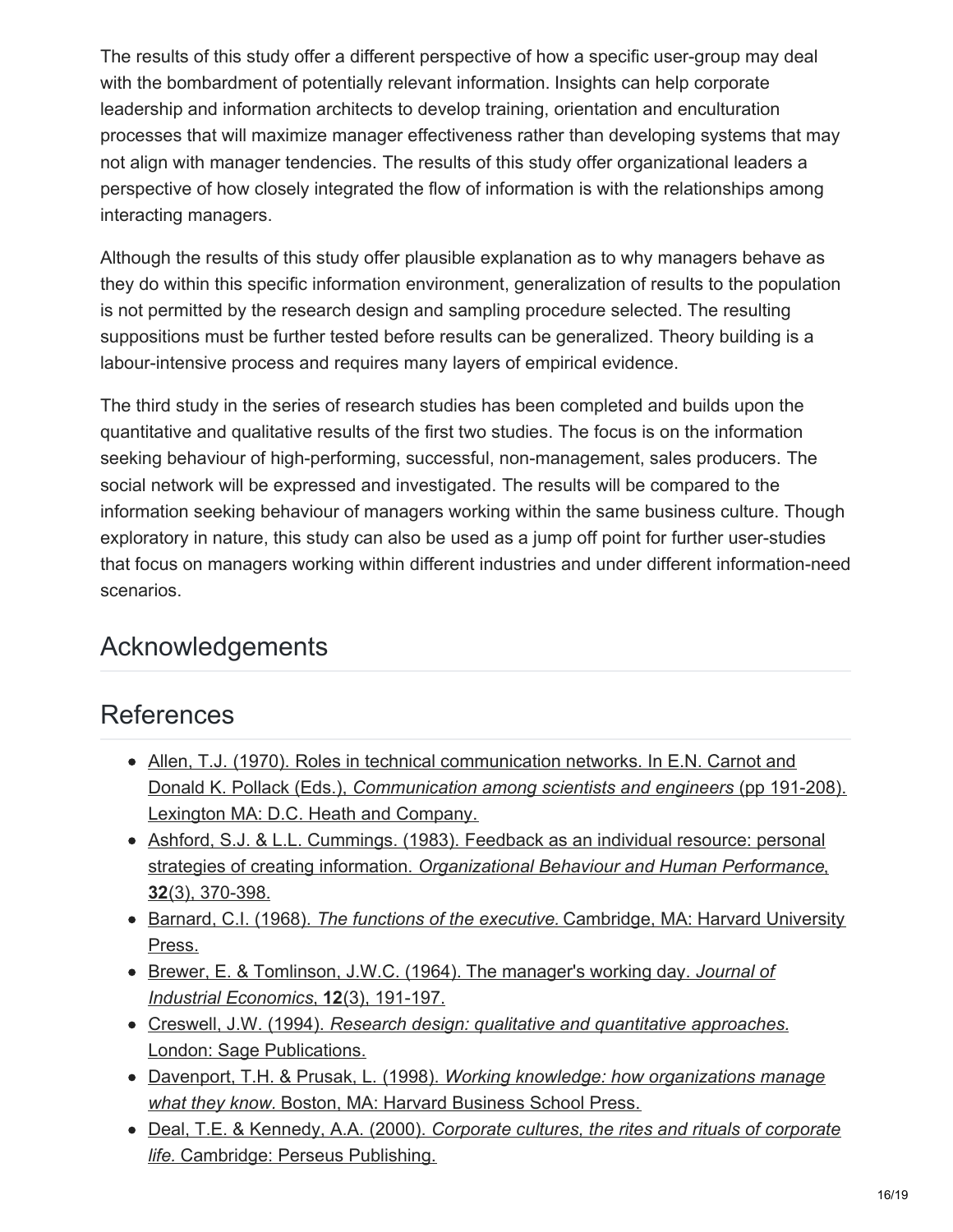- Grosser, K. (1991). Human networks in organizational information processing. *Annual Review of Information Science and Technology*, **26**, 379-402.
- Hanneman, R. (2000). [Introductory](http://faculty.ucr.edu/~hanneman/networks/nettext.pdf) textbook on social network analysis. Retrieved 14 August, 2002 from http://faculty.ucr.edu/~hanneman/networks/nettext.pdf.
- Katzer, J. & Fletcher, P.T. (1992). The information environment of managers. *Annual Review of Information Science and Technology*, **27**, 227-263.
- Kotter, J. (1982). What effective general managers really do. *Harvard Business Review*, **60**(2), 157-169.
- Lindblom, C.E. (1959). The science of 'muddling through'. *Public Administration Review*, **19**(2), 79-88.
- Luthans, F. (1988). Successful vs. effective real managers. *Academy of Management Executive*, **2**(2), 127-132.
- Luthans, F., Rosenkrantz, S.A. & Hennessey, H.W. (1985). What do successful managers really do? An observation study of managerial activities. *Journal of Applied Behaviour Science*, **21**(3), 255-270.
- McKenney, J. L. & Keen, P. G. W. (1974). How managers' minds work. *Harvard Business Review*, **52**(3), 79-90.
- Mackenzie, M. L. (2003). An exploratory study investigating the information behaviours of line-managers within a business environment. *New Review of Information Behaviour Research*, **3**, 63-78.
- Mintzberg, H. (1973). *The nature of managerial work*. New York, NY: Harper & Row.
- Simon, H. A. (1955). A behavioural model of rational choice. *Quarterly Journal of Economics*, **69**(1), 88-118. [Reprinted in Herbert A. Simon, *Models of man* (pp. 241-260). New York, NY: John Wiley and Sons, Inc.]
- Simon, H. A. (1957). *Models of man.* New York, NY: John Wiley & Sons, Inc.
- Simon, H. A. (1976). *Administrative behavior*. (3rd ed.) New York, NY: The Free Press.
- Tichy, N. & Fombrun, C. (1979). Network analysis in organizational settings. *Human Relations*, **32**(11), 923-965.
- <span id="page-17-0"></span>White, H. (2000). Toward ego-centered citation analysis. In Blaise Cronin and Helen Borsky Atkins (Eds.), *The web of knowledge*, (pp 471-496). Medford, NJ: Information Today, Inc.
- Wilson, P. (1983). Second hand knowledge: an inquiry into cognitive authority. Westport, CT: Greenwood Press.

# **Appendices**

Appendix 1 Data summary: selecting an information source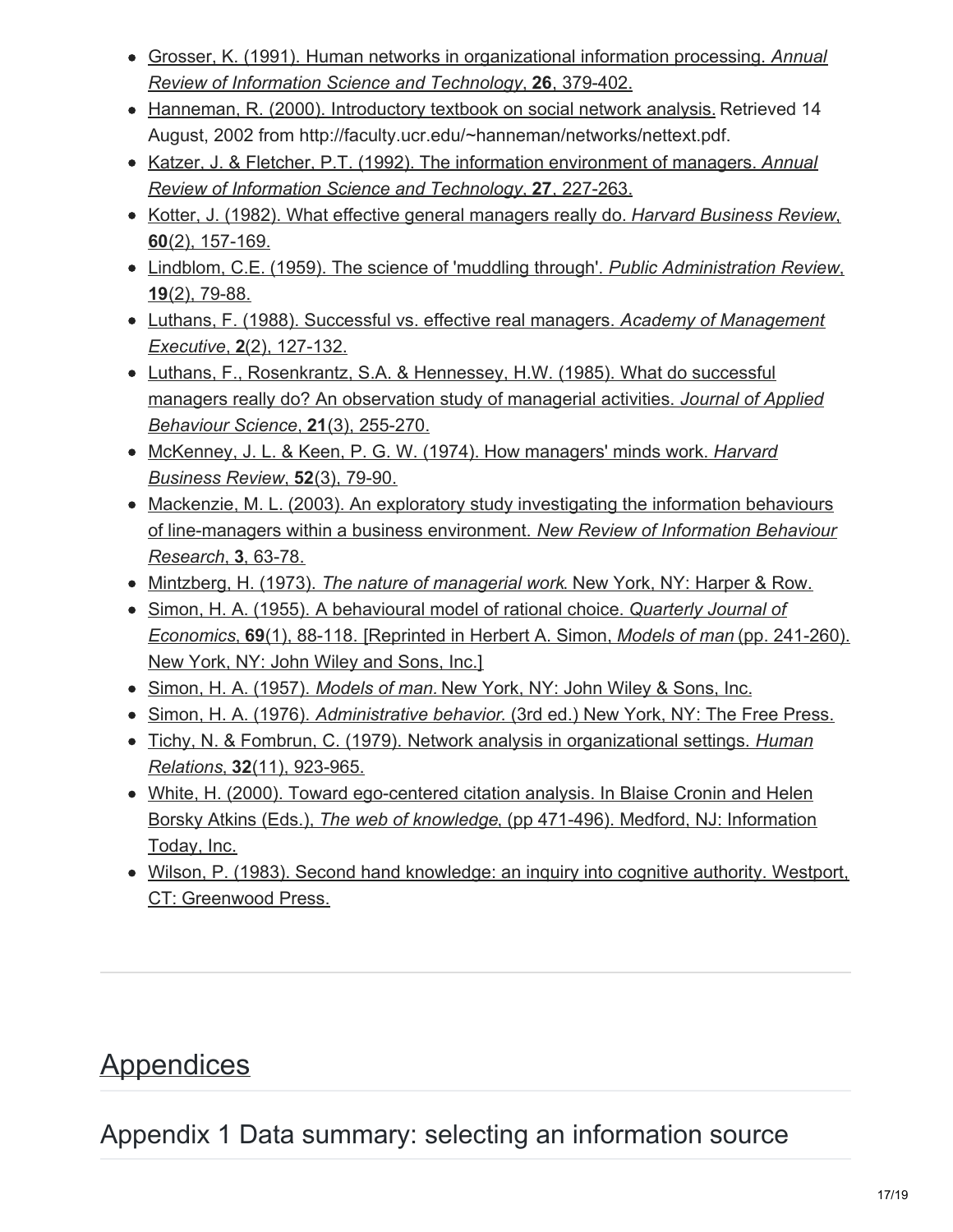|                                         | Why do managers select a certain individual as an information source? |                  |                                       |                                   |                                    |
|-----------------------------------------|-----------------------------------------------------------------------|------------------|---------------------------------------|-----------------------------------|------------------------------------|
| <b>Category of manager</b>              | <b>Relationship</b><br>35%                                            | Knowledge<br>19% | <b>Communication</b><br>behaviour 18% | <b>Communication</b><br>style 15% | <b>Cognitive</b><br>ability<br>13% |
| Department heads (4)                    | 6                                                                     | 4                | $\overline{2}$                        | $\overline{2}$                    | 0                                  |
| Local senior sales<br>managers (6)      | 7                                                                     | $\overline{2}$   | 1                                     | $\overline{2}$                    | 4                                  |
| Remote senior sales<br>managers (2)     | $\overline{4}$                                                        | 1                | 3                                     | $\overline{2}$                    | 1                                  |
| Local front-line sales<br>managers (2)  |                                                                       | 1                | 1                                     | $\overline{2}$                    | $\Omega$                           |
| Remote front-line sales<br>managers (4) | 1                                                                     | 3                | 3                                     | 1                                 | 3                                  |
| Divisional managers<br>(3)              | 5                                                                     | 2                | $\overline{2}$                        | 1                                 |                                    |
| Total for all groups of<br>managers     | 24                                                                    | 13               | 12                                    | 10                                | 9                                  |
|                                         |                                                                       |                  |                                       |                                   |                                    |

Note: The percentage represents the strength of the reason selected as compared to the other reasons selected.

Note: The number under each reason represents how many times the reason (e.g, relationship) was cited to describe why an individual manager was selected as an information source.

Note: The number in parentheses next to the category of manager represents the number of managers in the group.

# Appendix 2 Data summary: being selected as an information source, by manager type

|                                             | Why are certain groups of managers selected as information sources? |                  |                                       |                                   |                             |
|---------------------------------------------|---------------------------------------------------------------------|------------------|---------------------------------------|-----------------------------------|-----------------------------|
| <b>Category of manager</b>                  | <b>Relationship</b><br>40%                                          | Knowledge<br>18% | <b>Communication</b><br>behaviour 18% | <b>Communication</b><br>style 11% | Cognitive<br>ability<br>13% |
| Department heads (4)                        | 20                                                                  | 10               | 6                                     |                                   | 6                           |
| Local senior sales<br>managers (2 selected) |                                                                     |                  | 2                                     |                                   |                             |
| Remote senior sales<br>managers (SS1/R)     |                                                                     |                  |                                       |                                   | 3                           |